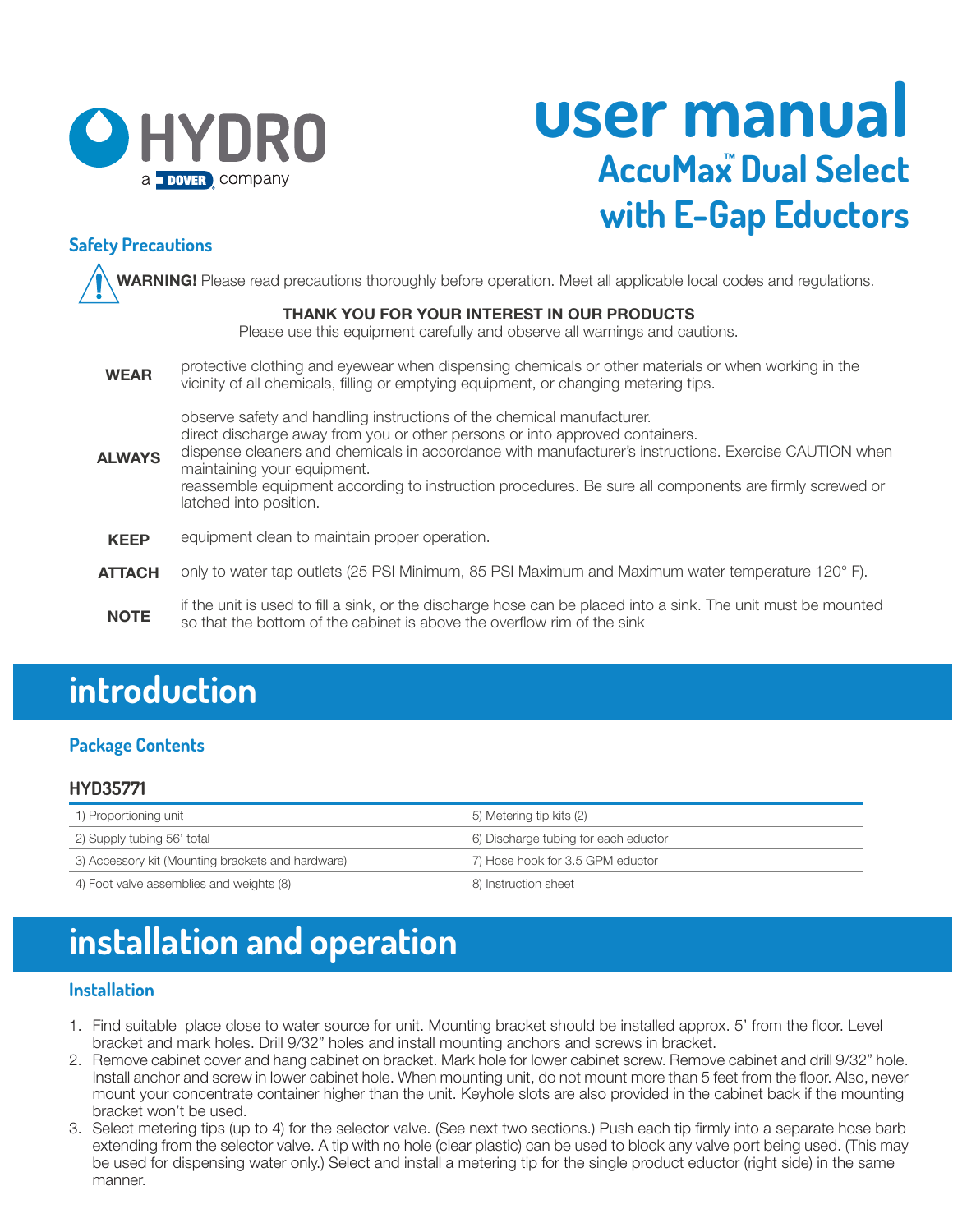# **installation and operation (continued)**

- 4. Cut tubing provided into separate supply tubes for each product to be dispensed (tubing allows 7 feet of tube per product). Supply tubes should reach from hose barbs on the selector valve body and eductor to bottom of concentrate containers Slide ceramic weights over one end of each tube and slide foot valves into the same ends of the tubes.
- 5. Slip other end of supply tube through an opening in either side of the cabinet and push over the hose barb/metering tip on the eductor. (Repeat for all eductors.)
- 6. Place foot valve ends of supply tubes into concentrate containers. **REMEMBER TO CHECK FOOT VALVE STRAINERS REGULARLY FOR CLOGGING: CLEAN IF NECESSARY.**
- 7. A short discharge tube is used with the 1.0 GPM eductor; minimum tube length is 8 inches (20cm) for proper operation. Longer tubes (4 feet) are used with a 3.5 GPM eductor. Do not remove the flooding rings from inside the tubes. Slide end of tube with flooding ring over eductor discharge outlet. (Repeat for all eductors.) Hooks may be installed on longer tubes to allow discharge tube to conveniently hang from dispenser when not in use.
- 8. Replace cabinet cover. Push the sides in, behind the latch holes, to snap the cover in place. The two screws provided may be installed in the holes in the cabinet sides to prevent easy removal of cover.
- 9. Connect water supply hose of at least 3/8 " ID to water inlet swivel. (Minimum 25 PSI pressure, with water running, is required for proper operation.) Connect opposite end of hose to water supply. Turn water supply on.

#### **Operation**

- 1. Purge air from the system by depressing the buttons briefly. There may be some water discharge from the eductor vents until the air is purged.
- 2. Push button to start flow of desired water/concentrate solution, and hold until supply tube is primed (filled). Then push the button whenever dispensing is desired, and release button to stop flow of solution. **If you wish to be able to lock the button in the "on" position:** Depress button and slide button lock up. **To unlock, depress button and release.**
- 3. **It is essential that the discharge hose not be obstructed. If discharge is restricted, water will flow out the eductor vents. Do not start to operate the dispenser with liquid in the discharge tube.**

# **metering tip selection**

The final concentration of the dispensed solution is related to both the size of the metering tip opening and the viscosity of the liquid being siphoned. For water-thin products, the chart at right can be used as a guideline. If product is noticeably thicker than water, consult the Measurement of Concentration Procedure below to achieve your desired water-to-product ratio. Because dilution can vary with water temperature and pressure, actual dilution achieved can only be ascertained by using the Measurement of Concentration Procedure. The clear, undrilled tip is provided to permit drilling to size not listed should you need a dilution ratio that falls between standard tip sizes.

**NOTE:** A 1.0 GPM eductor is grey; a 3.5 GPM eductor is yellow. Refer to parts diagram if unfamiliar with names of system components.

#### **Measurement of Concentration:**

You can determine the dispensed water-to-product ratio for any metering tip size and product viscosity. All that is required is to operate the primed dispenser for a minute or so and note two things: the amount of dispensed solution, and the amount of concentrate used in preparation of the solution dispensed. The water-to-product ratio is then calculated as follows:

| APPROXIMATE DILUTIONS                      |                        |                                                |       |  |
|--------------------------------------------|------------------------|------------------------------------------------|-------|--|
| AT 40 PSI FOR WATER-THIN PRODUCTS (1.0 CP) |                        |                                                |       |  |
| Tip<br>Color                               | Orifice<br><b>Size</b> | Ratio (per Eductor Flow)<br>1.0 GPM<br>3.5 GPM |       |  |
| No Tip                                     | .187                   | 2.6:1                                          | 4:1   |  |
| Grey                                       | .128                   | 2.6:1                                          | 4:1   |  |
| <b>Black</b>                               | .098                   | 2.5:1                                          | 5:1   |  |
| Beige                                      | .070                   | 3:1                                            | 8:1   |  |
| Red                                        | .052                   | 5:1                                            | 13:1  |  |
| White                                      | .043                   | 7:1                                            | 22:1  |  |
| <b>Blue</b>                                | .040                   | 9:1                                            | 26:1  |  |
| Tan                                        | .035                   | 11:1                                           | 34:1  |  |
| Green                                      | .028                   | 17:1                                           | 52:1  |  |
| Orange                                     | .025                   | 19:1                                           | 64:1  |  |
| Brown                                      | .023                   | 22:1                                           | 71:1  |  |
| Yellow                                     | .020                   | 32:1                                           | 102:1 |  |
| Aqua                                       | .018                   | 39:1                                           | 128:1 |  |
| Purple                                     | .014                   | 64:1                                           | 213:1 |  |
| Pink                                       | .010                   | 128:1                                          | 447:1 |  |

#### Dilution Ratio (X:1) where X = Amount of Mixed Solution — Amount of Concentrate Drawn Amount of Concentrate Drawn

Dilution Ratio, then, equals X parts water to one part concentrate (X:1). If the test does not yield the desired ratio, choose a different tip and repeat the test. Alternative methods to this test are 1) pH (using litmus paper), and 2) titration. Contact your concentrate supplier for further information on these alternative methods and the materials required to perform them.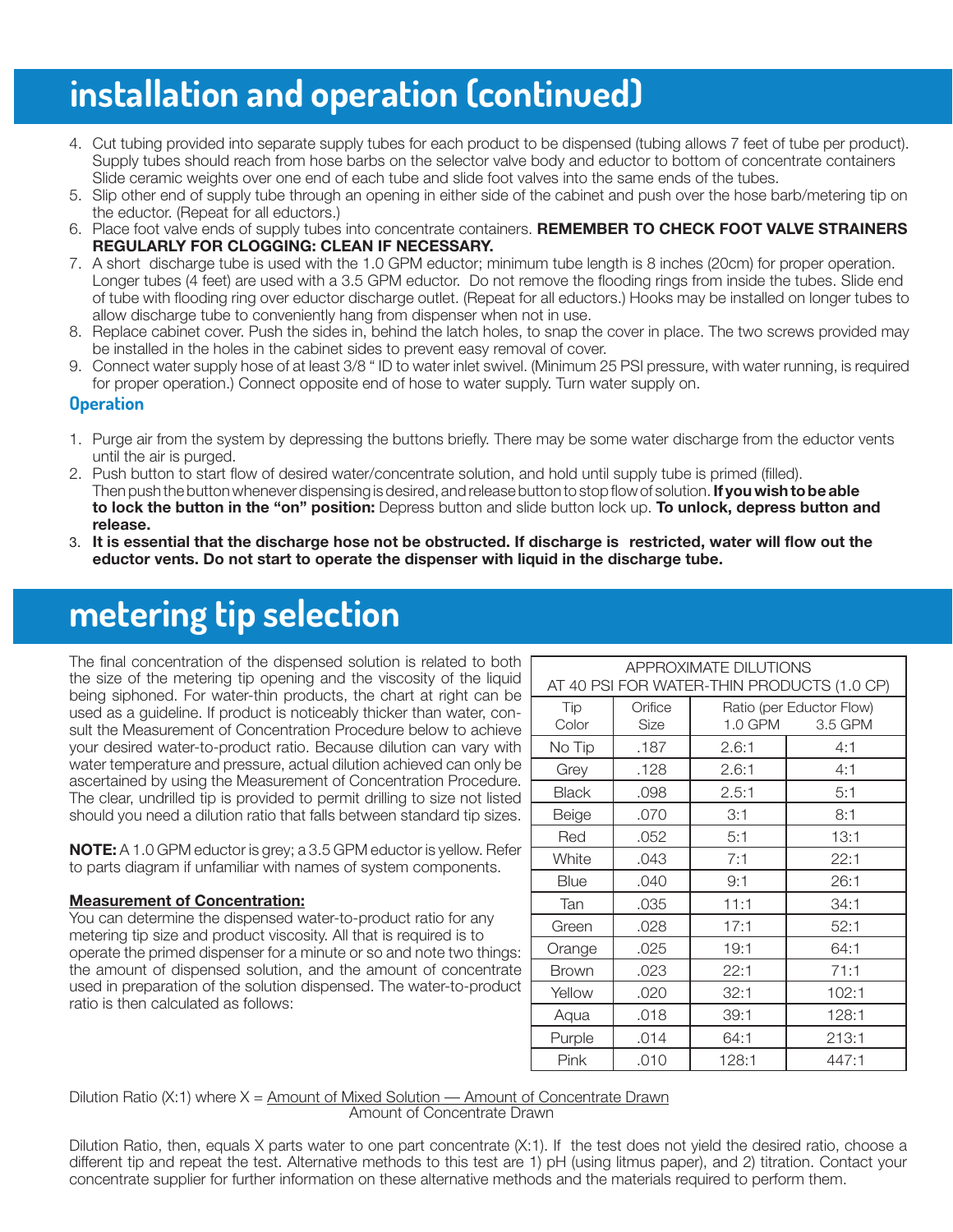# **parts diagram**



| Key            | Part No.                   | <b>Description</b>                                                         |
|----------------|----------------------------|----------------------------------------------------------------------------|
| 1              | HYD238100                  | Strainer washer                                                            |
| 2              | HYD10082830                | Swivel collar (molded)                                                     |
| 3              | HYD10082811                | Swivel stem (molded)                                                       |
| $\overline{4}$ | HYD10075902<br>HYD10075950 | Nipple, plastic 3/8" (2 btn models)<br>O-ring (two required per nipple)    |
| 5              | HYD10098573                | Kit, Pipe plug & o-ring                                                    |
| 6              | HYD10091035                | Wall bracket                                                               |
| 7              | HYD10020700<br>HYD10020900 | Selector valve grommet<br>Back up ring for grommet                         |
| 8              | HYD10098545                | Cabinet 2 button dual select                                               |
| 9              | HYD10098821<br>HYD10098824 | Button, Bottle fill, process blue<br>Button, Bucket fill, process blue     |
| 10             | HYD10079000                | Magnet                                                                     |
| 11             | HYD10079010                | Spring                                                                     |
| 12             | HYD10075980                | Valve parts kit<br>a. diaphragm, b. armature<br>c. spring, d. valve bonnet |
|                |                            |                                                                            |

| <b>Key</b> | Part No.                       | <b>Description</b>                                                                                     |
|------------|--------------------------------|--------------------------------------------------------------------------------------------------------|
| 13         | HYD10075995                    | Water valve                                                                                            |
| 14a<br>b   | <b>HYD290</b><br><b>HYD291</b> | 1.0 GPM eductor assembly<br>3.5 GPM edcutor assembly                                                   |
| 15a<br>b   | HYD10088822<br>HYD90048495     | 1.0 GPM discharge tube with<br>flooding ring (8")<br>3.5 GPM discharge tube with<br>flooding ring (4') |
| 16         | HYD10080730                    | Hose hook dark grey (standard)<br>for 3.5 GPM discharge tube                                           |
| 17         | HYD10080956                    | Selector replacement kit:<br>e. support clip, f. Suction stub<br>g. O-ring, h. selector valve assembly |
| 18         | HYD690014                      | Metering tip kit                                                                                       |
| 19         | HYD500814<br>HYD500821         | Tubing 1/4" x 14'<br>Tubing 1/4" x 21'                                                                 |
| 20         | HYD509900                      | Weight                                                                                                 |
| 21         | HYD10089410                    | Footvalve - Viton (EPDM also<br>available. Order 10076302)                                             |
|            | Not Shown:<br>IN/DC 14754      | Coough corous (for ophinat oldea)                                                                      |

HYD641751 Security screws (for cabinet sides)